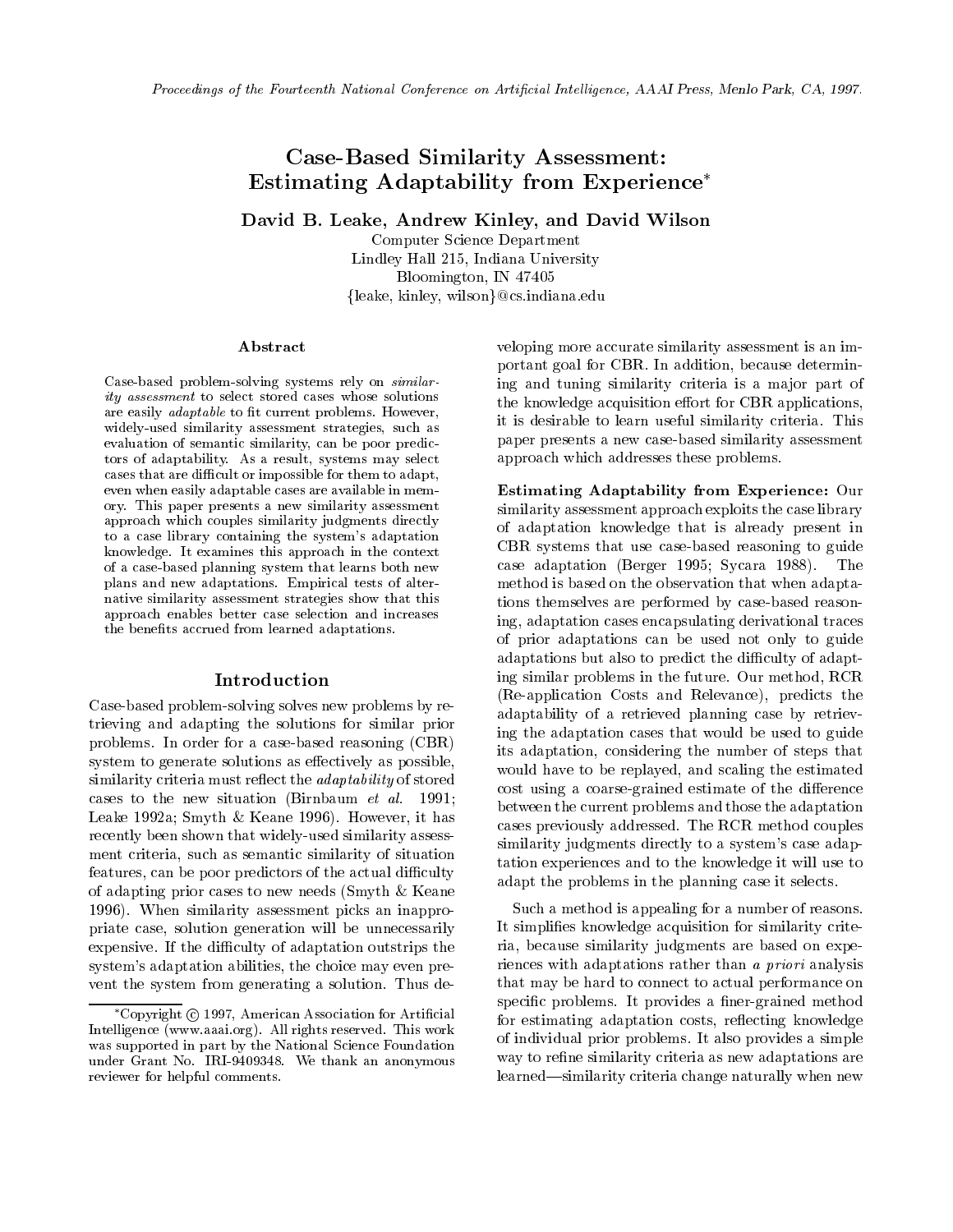adaptations become available.

Issues to Address: Whether the RCR method can realize the desired benefits depends on four issues. The first is whether estimates of adaptability based on the prior cost of using an adaptation case are in fact a better predictor of adaptation costs in a new situation than standard similarity assessment methods used in CBR systems. The second is whether the finer-grained case-based cost predictions are appreciably more accurate than aggregate estimates (e.g., of the difficulty of adapting a broad problem class). The third is whether using RCR improves the ability to exploit learned adaptations. The fourth is whether the possible overhead of estimating adaptability in a casebased way will counterbalance any savings in adaptation cost. This paper examines the first three of these issues; the fourth is briefly summarized here and is addressed in Leake, Kinley, & Wilson (1997).

# Task Domain and System

The RCR similarity method has been applied in the DIAL system, a case-based planner (Leake, Kinley,  $&$  Wilson 1996). DIAL's task domain is disaster response planning. Disaster response planning is the initial strategic planning used to determine how to assess damage, evacuate victims, etc., in response to natural and man-made disasters. Human disaster response planners appear to depend heavily on prior experiences when they address new problem situations, making disaster response planning a natural domain for case-based reasoning.

The DIAL system starts with a small case library of simple disaster response plans for disasters such as earthquakes, floods, and chemical spills. It processes conceptual representations of news briefs about disasters and generates response plans by retrieving and adapting the response plan for a similar prior disaster. The system initially uses a rule-based approach to adaptation, using comparatively unguided methods, and supplants those general rules with specific  $adapta$ tion cases as it gains experience. This paper focuses on how those cases can be used for similarity assessment.

# Basic Processing Sequence

DIAL's basic processing sequence is as follows:

- 1. A story is input to the system.
- 2. A small set of potentially relevant cases from similar prior disasters is retrieved. This process uses coarse-grained semantic similarity criteria (based on distances between role-fillers in the schemas representing old and new disaster situations) to retrieve a user-defined number of prior cases.
- 3. The system determines correspondences between old and new disasters and does an initial mapping of the prior response plans to the new situation, identifying roles for which this initial simple adaptation fails.
- 4. Additional problems are identied by a combination of automatic stereotype-based problem detection (Leake 1992b) and user feedback (possibly rejecting system mappings).
- 5. The RCR similarity assessment process takes prior response plan cases and their problems as input, retrieves the adaptation cases that would be used to adapt the problems, and estimates the new adaptation cost based on the adaptation cases' previous cost and a coarse-grained estimate of their applicability to the new problem. This information is used to select the response plan case expected to be easiest to adapt. est to adaptation of the contract of the contract of the contract of the contract of the contract of the contract of the contract of the contract of the contract of the contract of the contract of the contract of the contr
- 6. Problems in the response plan suggested by the selected case are repaired by case adaptation using derivational analogy (Veloso & Carbonell 1994).
- 7. The resulting response plan case is stored for reuse, as are traces of the adaptations performed, packaged as adaptation cases.

This paper will focus on aspects of the system with a direct bearing on step 5, the actual case-based similarity assessment process. For this purpose, the crucial points are the information contained in adaptation cases, how it is used in similarity assessment, and how the similarity assessment process affects the benefits of adaptation learning. See Leake, Kinley,  $&$  Wilson (1996) for details on building the initial adaptation case library by storing traces of adaptations built from scratch.

# Contents of Adaptation Cases

DIAL's adaptation cases represent adaptations as the combination of transformations (e.g., addition, deletion, substitution) plus the memory search for the knowledge needed to operationalize the transformations (e.g., to find what to add or substitute).

DIAL's adaptation cases package information about the context of an adaptation, the derivation of its solution, and the *effort* involved in the derivation process. The context information includes characteristics of the problem for which the adaptation was generated, such as the type of problem (in a problem vocabulary based on Leake, 1992b), the value being adapted, and the roles that value fills in the response plan.

The derivation records the primitive memory operations needed to find appropriate values in memory. This may include operations to extract role-fillers or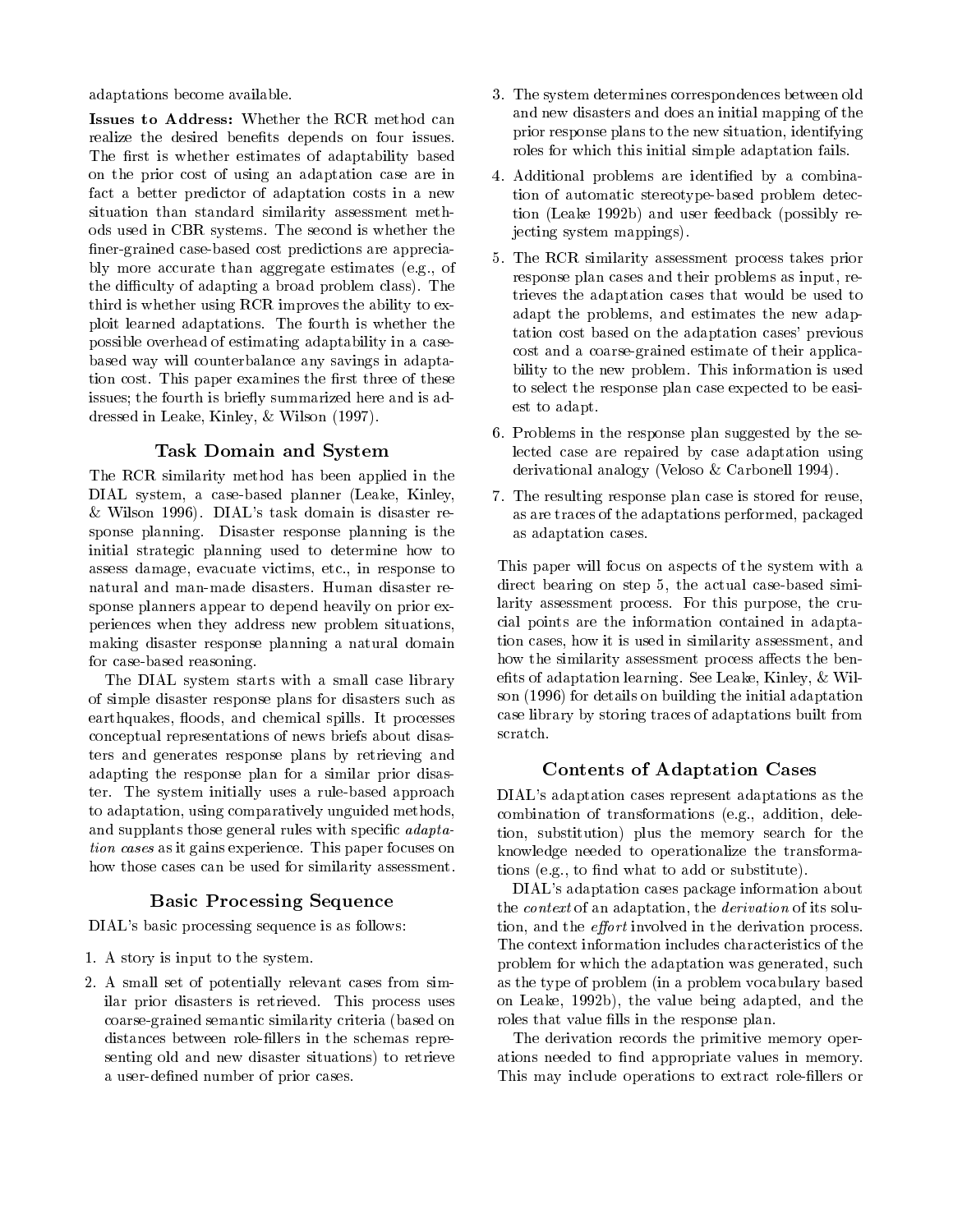other information to guide the memory search process. When adaptation cases are built, unsuccessful paths are trimmed from the stored adaptation trace. Howare trimmed from the stored adaptation trimmed from the stored adaptation trace. However, the stored adaptation trace. However, the stored adaptation trace. However, the stored adaptation trace. However, the stored adapta ever, the record of effort also notes the actual effort expended to find the solution path.

### Filtering and Selecting Cases

Given a new problem situation, DIAL first retrieves an initial pool of response-plan cases using static featurebased similarity measures. For example, in processing a story about a flood in West Virginia, DIAL selects three prior flood responses as being most relevant: one in Alaska, one in Georgia, and one in Oregon. DIAL performs an initial mapping of the new situation onto the prior situations to generate candidate response plans.

Problem detection: Any case-based adaptation system requires a method for determining problems requiring adaptation. Many methods exist, ranging from explanations of problems (Hammond 1989) to patternbased verication (Leake 1992b). External information may also directly identify needed adaptations. For example, in the planner PLEXIS (Alterman 1988), adaptation to find a replacement object is triggered by failure to find that object during plan execution.

DIAL relies on a combination of pattern-based methods—which can detect potential problems at minimal cost (Leake 1992b)—and user feedback for information not available in the system's prior knowledge. In the disaster response domain, user input might re flect situation-specific information (e.g., that a road is impassable, or that a region is not under the jurisdiction of a particular agency). The DIAL model assumes that the planner's knowledge is incomplete and augmented by both case learning and adaptation learning.

For each candidate response plan, DIAL identifies problems detectable from its knowledge, and the user identies and describes additional problems. For example, in the aftermath of the Oregon flood, the police forces maintained order. This response would not work for the new disaster in West Virginia, because the police force is not equipped to deal with the access problems posed by the flood. This results in a problem categorized as "lack of access" to the area. Re-applying the Oregon plan to the new situation will require adaptation to overcome this problem (as well as two additional problems that will not be discussed here).

RCR similarity assessment: The RCR method uses adaptation cases to estimate adaptability. For each problem identied, DIAL retrieves the single most rele vant adaptation case from memory. In the flood example, based on the system's problem description DIAL finds an adaptation case that solved a previous lack of access problem similar to the one in West Virginia. The retrieved adaptation case solved a lack of access problem during a flood in Afghanistan by replacing the Afghan police with the better-equipped Afghan army. The cost to solve the original adaptation was very high-500 operations-because in its early runs the system had no applicable adaptation cases and had to try many alternatives. However, the successful memory search process that was eventually found only required 7 primitive operations.

After retrieving an adaptation case for each problem, DIAL estimates the adaptation cost for the responseplan cases, based on the length of the adaptation derivation for each problem. Ideally, in similar future contexts, replaying an adaptation will lead to an analogous result that applies to the new context. Consequently, the length of the stored derivation in an adaptation case suggests its re-application cost.

However, derivations that are used in new contexts are unlikely to apply directly. Consequently, the derivation length is multiplied by a "dissimilarity" factor reflecting the difference between the description of the current problem and the description of the problem that the derivation was generated to address. To calculate the dissimilarity DIAL simply sums semantic distances between role-fillers in the problem descriptions, according to its memory hierarchy.

When no adaptation case is retrieved for a particular problem type, the cost is estimated as the average cost for adapting problems of the current problem class, or-if no problems of that problem class have been encountered—the cost is estimated as the average cost of all adaptations generated up to that time. Because RCR focuses on the difficulty of adapting problems, a response plan that requires several simple adaptations could be chosen over a response plan that requires a single difficult adaptation.

For the problem involving lack of access by the police, the reapplication cost is 7, multiplied by the dissimilarity factor of 1, for a total estimated adaptation cost of 7. Dissimilarity is small for this example because the lack of access problems in West Virginia and Afghanistan affect the same role in the same component of the response plans (the actor role for maintaining order), for the same type of disaster. In this example, the dissimilarity only arises from the difference of the two locations.

Finally, DIAL selects the response-plan case with the lowest estimated adaptation cost and begins adaptation. The estimated total adaptation costs for the candidate response-plan cases were: 547 for Alaska, 528 for Georgia, and 520 for Oregon. Consequently, DIAL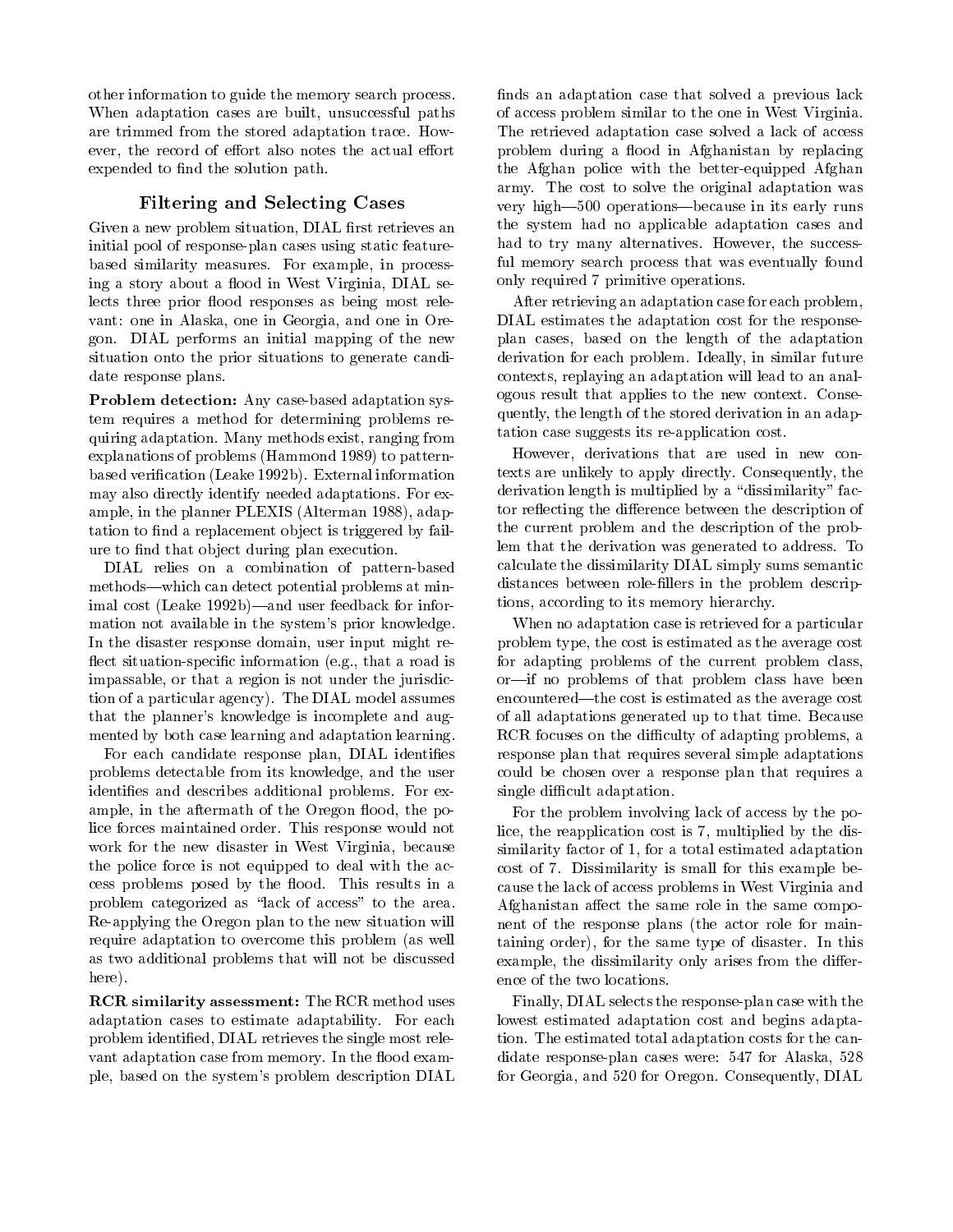chooses the Oregon plan as the easiest to adapt. In the West Virginia flood context, DIAL re-plays the derivation that originally led to the Afghan army. With a small amount of extra memory search from the result of following this derivation, DIAL finds a similar replacement, the national guard. A new adaptation case is created including the information that the total cost to find the national guard was 22, along with the successful path and its cost of 7.

# Comparison of Similarity Metrics

To study the effects of case-based similarity assessment, we have compared DIAL's performance applying five alternative similarity assessment strategies, ranging from simple semantic similarity to methods aimed at providing increasingly close estimates of adaptability. Each one calculates a measure of the difference between response plan cases; cases with the lowest difference values are considered most similar.

- $\bullet$  Semantic similarity: The difference is the sum of the semantic distance of features in the description of the new situation and the situation addressed by the retrieved response-plan case. This method, although commonly used in CBR, does not explicitly consider case adaptation effort. Thus it provides a baseline for judging the effects of considering adaptability during similarity assessment.
- Number of problems: The difference is a simple  $\rm w$ count of the number of problems that would need to be repaired to apply the candidate response-plan case. This is a crude approximation of difficulty that treats all problems as if equally hard to adapt.
- Problem class averages: The difference is the sum  $P_{\rm{E1-1}}$ of the average adaptation costs for each type of problem to be adapted. This corresponds closely to the similarity assessment method used in adaptationguided retrieval (Smyth & Keane 1996), another method for basing case selection on adaptability.
- Actual prior costs of retrieved adaptations: The difference is the sum of the actual prior adaptation costs of the retrieved adaptation cases. This is similar to the previous method but is intended to give a finer-grained estimate by using costs for the most similar specific prior cases rather than averages for broad problem classes.
- $\bullet$  Re-application costs and relevance (RCR) of retrieved adaptations: As previously described, the difference is the sum of the prior costs of adaptation cases selected to adapt problems in the prior plan, each multiplied by a "dissimilarity" factor

|                            | Mean | Std | Max  | Min  |  |
|----------------------------|------|-----|------|------|--|
|                            | Ops  | Dev | Ops) | Ops) |  |
| <i>Semantic Similarity</i> | 65   | 81  | 316  | 3    |  |
| Number of Problems         | 52   | 97  | 552  | 3    |  |
| Problem class averages     | 47   | 93  | 552  | 3    |  |
| Actual Prior Cost          | 48   | 94  | 552  |      |  |
| R CR                       | 36   | 30  | 110  |      |  |

Table 1: How similarity criteria affect adaptation effort.

comparing the current problem to the problem for which the adaptation case was generated.

The DIAL system was seeded with 5 initial disaster response plans and 1264 memory nodes. In each trial, DIAL processed 20 novel disaster stories and generated response plans for them. A human user oversaw processing by identifying problems and evaluating suggested solutions to those problems. DIAL's memory grows during problem solving, and after one trial of the experiment the memory included up to 125 adaptation cases and 1693 total memory nodes.

In our first experiment, trials were conducted using each of the five similarity methods. For these tests, the four most promising cases according to semantic similarity were provided as input to RCR. Efficiency with each similarity metric was measured by the number of primitive memory operations that were executed to perform adaptations. Table 1 shows the average number of operations required to adapt the selected response plan until a successful response plan is generated.

The table shows that using the other similarity metrics decreases the overall adaptation effort compared to using semantic similarity. As expected, RCR shows the greatest decrease in cost. An interesting result was that using either problem class averages or actual prior cost gave almost identical performance.

Adaptation cost with RCR is not only low but also relatively stable, having both a low standard deviation and a smaller range between the maximum and minimum costs than the other methods. This suggests that RCR is choosing plans which contain primarily adaptations of moderate to low difficulty.

The accuracy of similarity assessment in selecting adaptable cases is also shown by examining the improvements in average adaptation cost over the course of a complete system run. Figure 1 shows the cost trend during learning for three of the similarity assessment methods. In all conditions, after an initial unstable period there is a downward trend in cost as-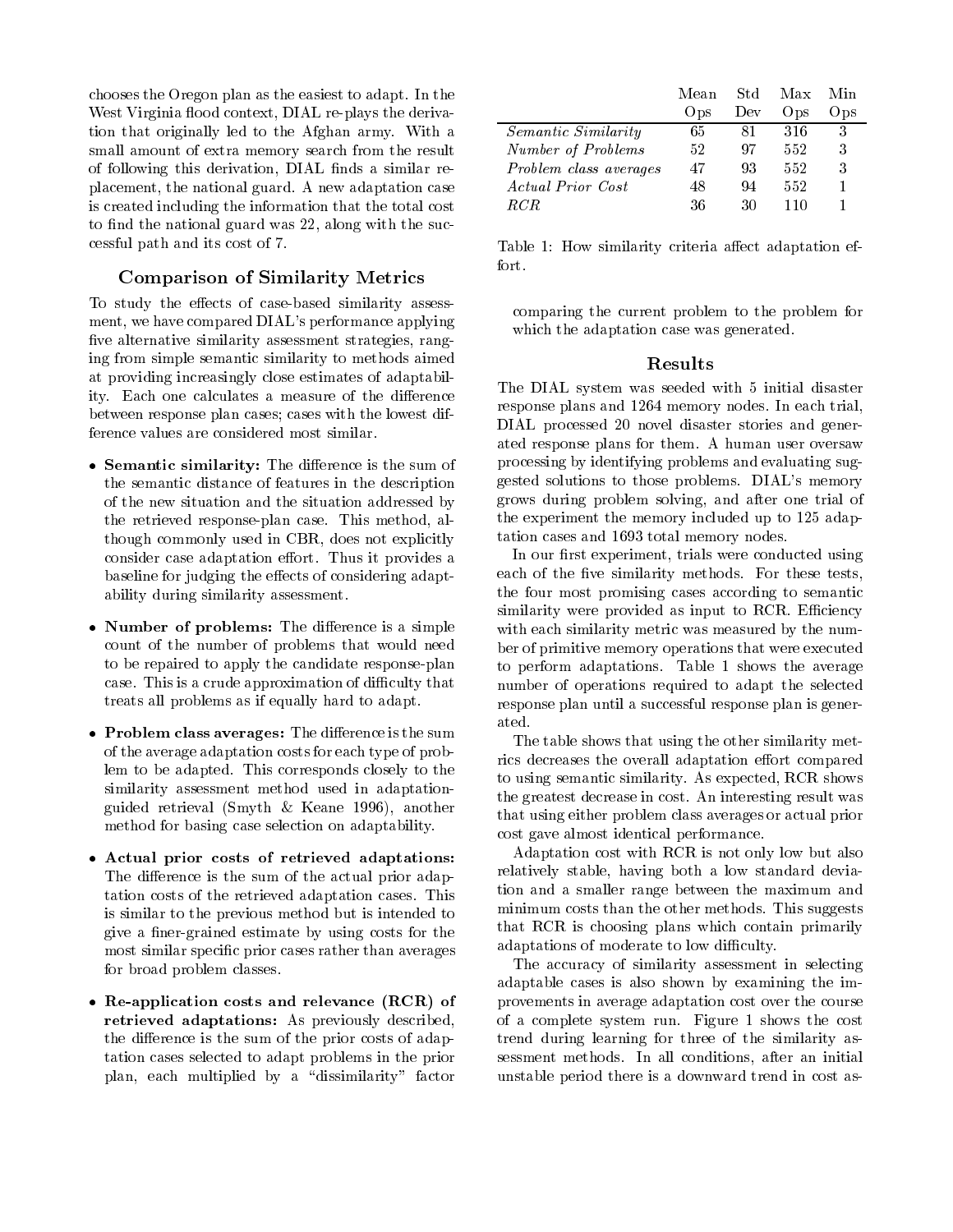

Figure 1: Trends in adaptation time with learning when cases are selected by semantic similarity, problem class average costs, and RCR.

sociated with the learning of adaptation cases, but it is clear that using RCR consistently averages lower costs after the initial period. Thus RCR enables better use of learned adaptations. These results suggest that even this simple case-based similarity assessment method is sufficient to achieve noticeable benefits in accuracy of case selection. Additional tests are needed to determine how to achieve the best possible case selection.

An obvious additional question is the impact of this process on the overall performance of the system. This can be measured in two ways. One is in overall processing time: does the savings in adaptation cost counterbalance additional overhead from the added cost of retrieving more adaptation cases in order to do similarity assessment? A second is how selection of better cases during retrieval increases the range of problems the system can solve. Leake, Kinley, & Wilson (1997) report tests in which the savings in adaptation cost did counterbalance increased similarity assessment effort and the better case retrieval increased the range of problems the system could solve.

# Relationship to Prior Research on Linking Similarity and Adaptability

Similarity assessment for case-based reasoning systems often relies on semantic similarity or other criteria that may not reflect the difficulty of adaptation. Ideally, case selection should reflect anticipated usefulness as directly as possible (Kolodner 1988).

One approach is to refine similarity criteria to reflect the most relevant similarities. For example, explanation-based indexing (Barletta & Mark 1988) and the Prodigy/Analogy (Veloso & Carbonell 1994) system's "foot-print" similarity metric focus attention

on goal-relevant features, in order to retrieve cases that refer to the prior problem situations with the most relevant similarities; other approaches do failure-driven learning to refine similarity criteria after detecting retrieval of a case that is needlessly difficult to adapt (Birnbaum et al. 1991; Fox & Leake 1995). All these approaches are worthwhile, but do not directly take adaptability into account.

Adaptability is the basis for similarity assessment in Smyth and Keane's (1996) Déjà Vu, a case-based design system. Both DIAL and Deja Vu assume that an initial filtering stage retrieves a subset of the case library for fine-grained consideration. In Déjà Vu, this step checks all stored cases to select those for which the system has adaptation rules that potentially can adapt the features of the retrieved case to the new situation. DIAL's filtering stage currently uses semantic similarity to retrieve a smaller set of candidates to be considered by RCR. Because of the potentially high cost of retrieving adaptation cases to judge adaptability (due to the proliferation of adaptation cases), it is desirable to restrict the set of cases considered by RCR. The selective prefiltering of RCR trades off the risk of missing an adaptable case against the ability to spend more time examining each retrieved case, enabling more accurate estimates of its adaptability. Because adaptations in the DIAL domain are potentially extremely expensive, this tradeoff appears to be worthwhile, but its success depends on the filtering process retrieving at least one comparatively adaptable case. Filtering by semantic similarity seems reasonable, in light of evidence in prior CBR systems that semantic similarity can provide general estimates of similarity. However, RCR is not bound to filtering being done by semantic similarity. For example, it might be worthwhile to filter by explanation-based indexing methods rather than semantic similarity of the disaster situations.

In the second step of estimating adaptation effort, Deja Vu's method relies on coarser-grained estimates of adaptation cost: each of the system's adaptation rules is associated with a single predefined cost. DIAL's process uses the costs of the most similar prior adaptations, which involves more costly retrievals but which also increases accuracy. The systems also differ in problem detection: Déjà Vu assumes a perfect domain theory and does not require any human intervention to detect problems.

An additional benefit of case-based similarity assessment is that it links similarity criteria directly to adaptation experience, automatically updating similarity criteria as adaptations are learned. This has the potential to be especially valuable given recent attention to